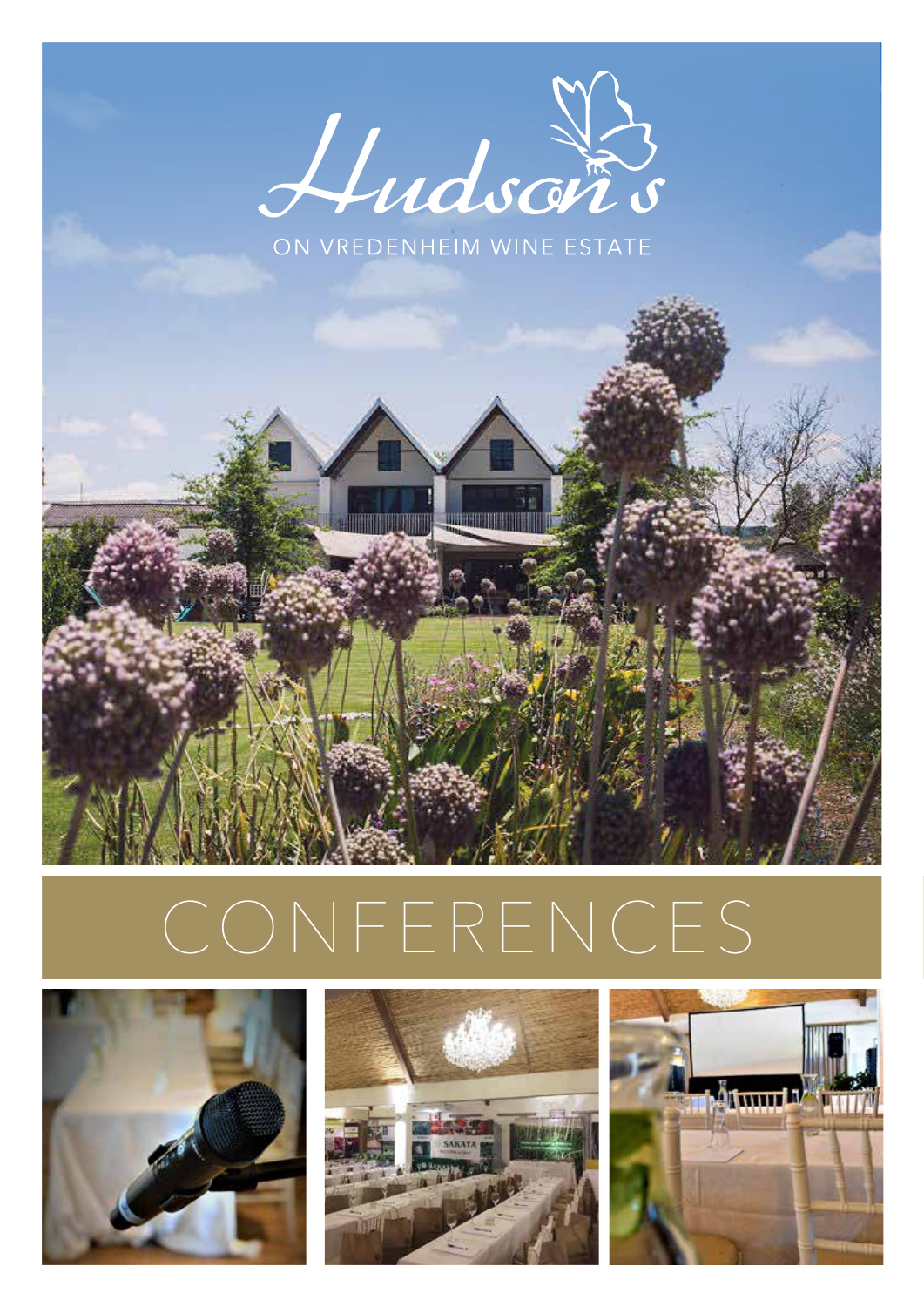Hudson's venue at Vredenheim wine estate can offer the perfect space from 15 to 280 delegates. Our expansive, air conditioned loft venue with break taking views can be divided to suit your requirements. Facilitators and delegates may also make use of our large and beautiful gardens. Your event will be seamlessly coordinated by our in-house team, and catering and refreshments will be prepared by our dedicated professional chefs. Please discuss any special requirements with us and we will be pleased to assist you. In order to make a booking, please request a booking form.

# **All prices are guide prices, inclusive of VAT, for events taking place between 1st September 2021 & 1st September 2022.**

# **FULL DAY CONFERENCE PACKAGE**

# **R540.00 per person fully inclusive**

- Use of the venue set-up according to your specifications
- Note pad & pen for each delegate
- Carafes of water & mints provided on tables
- Tea/Coffee & muffins/scones with accompaniments served on arrival
- Tea/Coffee served during morning break
- Two Course Lunch plated for less than 30 delegates / buffet for more than 30 delegates
- Tea/Coffee & homemade biscuits served during afternoon break



# **FLOOR PLAN & CAPACITIES**

### **AUDIO VISUAL EQUIPMENT**

Please note that no AV equipment is included in our rates. We can source a quotation and arrange this for you upon request, or you are welcome to provide your own equipment if preferred.

# **ACCOMMODATION**

Please note that there is accommodation for maximum of six guests onsite. We have several local accommodation options available in addition to this. Please refer to the list included in this information pack.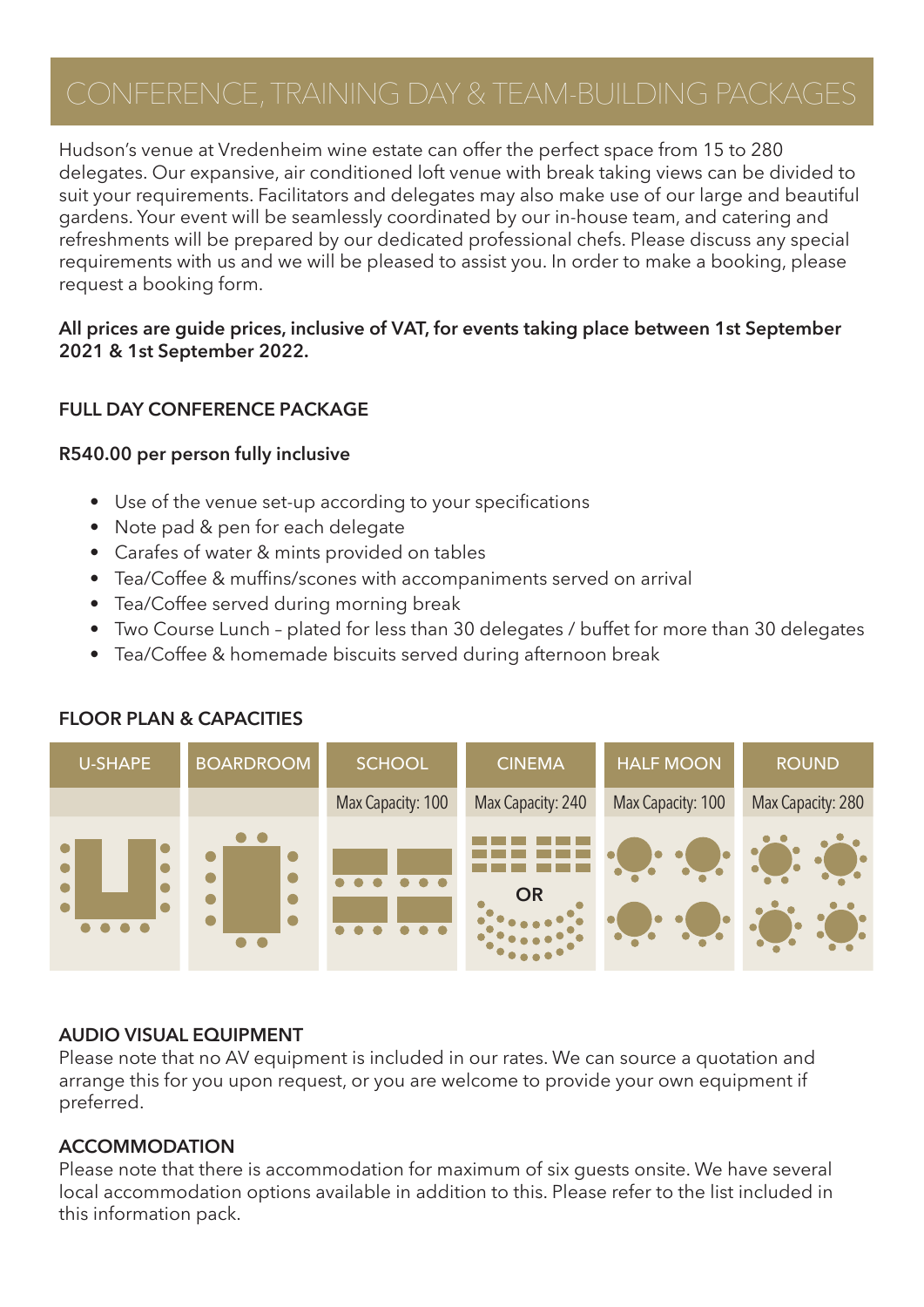# **BUILD YOUR OWN CUSTOM PACKAGES**

Ideal for half day events, seminars and other conferences that do not conform to a standard format, our prices are mentioned here individually to allow you to custom build your package. You can also opt to add any extras from the lists below to the standard conference packages.

| 2. VENUE FEES |                                        |       |
|---------------|----------------------------------------|-------|
| Half Day      | 8.00am to 12.00md or 12.00md to 4.00pm | R3500 |
| Full Day      | 8.00am to 4.00pm                       | R6500 |

| 2. BEVERAGES                  |                             |
|-------------------------------|-----------------------------|
| Beverage                      | <b>Cost If Required</b>     |
| <b>Bottled Water</b>          | R25 per 500ml bottle        |
| <b>Carafes of Fruit Juice</b> | R80 per 1L carafe           |
| <b>Cool Drinks</b>            | R <sub>29</sub> each        |
| Tea/Coffee                    | R30pp per break if required |

# **3. CATERING**

| Menu                                            | <b>Cost If Required</b>  |
|-------------------------------------------------|--------------------------|
| Selection of Whole Fresh Fruit                  | R45pp                    |
| Freshly Baked Scones or Muffins with Condiments | R45pp per break required |
| Selection of Home-Made Biscuits                 | R35pp per break required |
| <b>Cocktail Menu</b>                            | R210pp                   |
| Two Course Lunch                                | R310pp                   |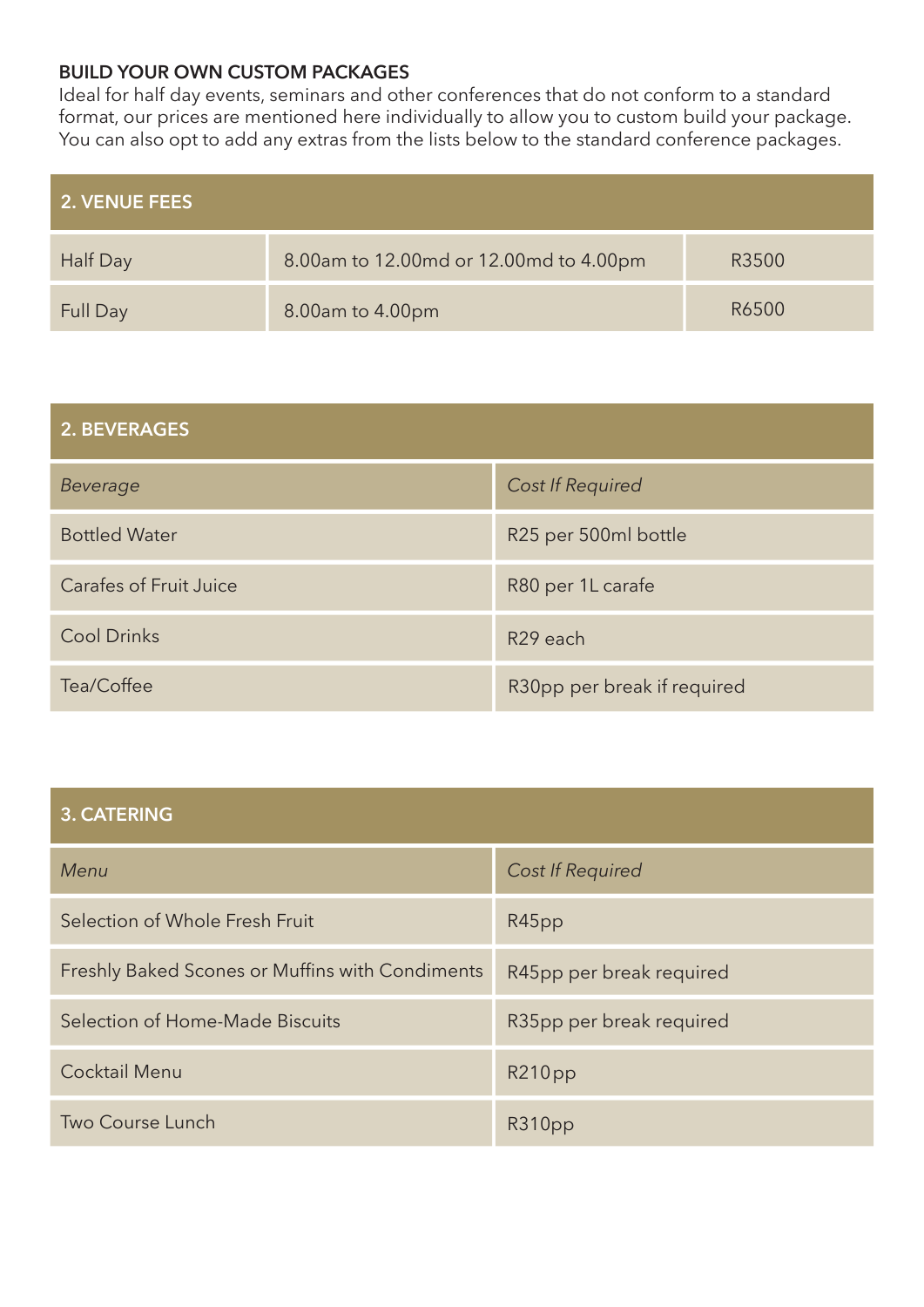# **COCKTAIL MENU** *Please select 3 savoury and 2 sweet items*

# SAVOURY:

Mini Chicken Schwarmas / Mini Lamb & Feta Burgers / Mini Beef & Relish Burgers / Smoked Salmon & Cream Cheese Blinis / Roasted Tomato & Vegetable Tartlets / Avocado, Feta & Roasted Pepper Mini Wraps

# SWEET:

Lemon Meringue Tartlets / Chocolate Brownie Bites / Mini Fruit Sosaties / Mini Salted Caramel Cheesecake

# **PLATED MENU** *For up to 30 guests - Delegates may make a selection for each course on the day*

# MAIN COURSES:

Beef Lasagne served with Greek salad

Mediterranean Vegetable Lasagne with Greek salad

Chicken Breast with thyme & onion stuffing and creamy mushroom sauce, served with baby honey roast potatoes & roasted vegetables

Linefish with Parsley Sauce, baby honey roast potatoes & Greek salad

### DESSERTS:

Baked Malva Pudding & Custard or Ice Cream

Chocolate Brownies & Ice Cream

Fresh Fruit Salad & Ice Cream

Baked Cheesecake with Berry Coulis

# **BUFFET MENU** *For more than 30 guests*

# MAIN COURSE BUFFET:

Prime Roast Beef with Chef's Gravy / Traditional Chicken Pie / Pumpkin Fritters / Savoury Rice / Roast Potatoes / Roasted Vegetables / Greek Salad

DESSERT *Served plated to table - choose one of the following:*

Baked Malva Pudding & Custard or Ice Cream

Chocolate Brownies & Ice Cream

Fresh Fruit Salad & Ice Cream

Baked Cheesecake with Berry Coulis

Special dietary requirements can be accommodated if advised in advance.